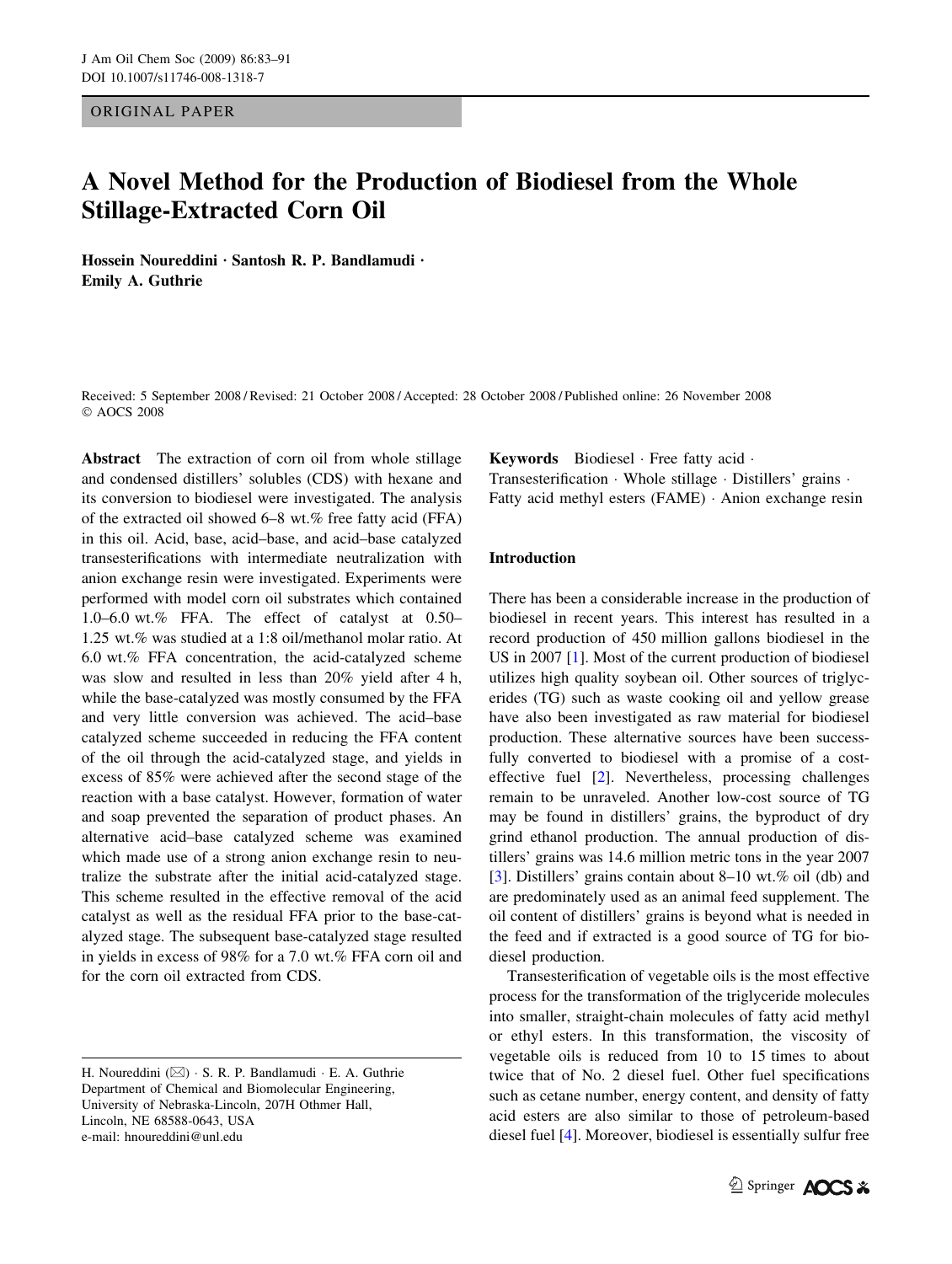and the engines fueled by biodiesel emit significantly fewer particulates, hydrocarbons, and less carbon monoxide than those operating on conventional diesel fuel engines. However,  $NO<sub>x</sub>$  levels are slightly higher than those of diesel engines operating on conventional diesel fuels [\[5](#page-8-0), [6](#page-8-0)]. The conventional biodiesel technology involves the use of an inorganic base or an acid catalyst at or near the boiling temperatures of the TG/alcohol mixture.

The transesterification of TG using acid catalysts has been signified by slow rate of reaction. High molar ratios of alcohol to oil and long reaction times are required for the acid-catalyzed transesterification of TG to reach high conversions. Freedman et al. [\[7](#page-8-0)] explored  $H_2SO_4$  catalyzed transesterification of soybean oil with methanol, ethanol and 1-butanol. After 18 h of incubation, the conversion of TG to esters was unsatisfactory at 1:6 and 1:20 molar ratios, while at a molar ratio of 1:30, high conversions were obtained after 69 h for all three alcohols. Liu et al. [[8\]](#page-8-0) studied the effect of water on  $H_2SO_4$  -catalyzed esterification of acetic acid and reported a significant decrease in the initial reaction kinetics due to catalyst impairment as water was produced from the condensation of acetic acid and methanol. Goff et al. [[9\]](#page-8-0) studied the acid-catalyzed transesterification of soybean oil using 0.1–1.0 wt.% of sulfuric, hydrochloric, formic, acetic, and nitric acids. Sulfuric acid was reported to be the only effective acid where  $>99$  wt.% conversions of TG was observed at 0.5 wt.% acid loading, 1:9 molar ratio of TG to alcohol, 100 °C, and 8 h. Canakci and Van Gerpen [\[10](#page-8-0)] studied the effect of the oil/alcohol molar ratio and free fatty acid (FFA) on the transesterification of soybean oil with  $H_2SO_4$ . They reported a strong inhibition of catalytic activity when the water concentration was increased to above 0.5 wt.%. Formation of water at or above this level was attributed to the presence of FFA at  $> 5.0$  wt.% in the initial soybean oil.

Most of the current production of biodiesel utilizes an alkaline catalyst which is mainly due to the fast rate of reaction and near complete conversion of reactants to biodiesel. Noureddini and Zhu [\[11](#page-8-0)] studied the kinetics of base-catalyzed transesterification of soybean oil. A reaction mechanism consisting of a short initial mass transfer controlled region followed by a kinetically controlled region was proposed. The activation energies suggested the domination of Arrhenius kinetics for the forward reactions. Muniyappa et al. [\[12](#page-8-0)] studied the effect of variables on base-catalyzed transesterification of soybean oil with methanol. They reported that an increase in the amount of catalyst  $(0.05-0.50 \text{ wt.}\%)$  and reaction time  $(10-75 \text{ min})$ had little effect on the yield of fatty acid methyl esters (FAME), while increases in the rate of mixing resulted in increases in the FAME yields. In the base-catalyzed transesterification of TG, the need for a low concentration of FFA in the starting material has been stressed by researchers [[7,](#page-8-0) [10\]](#page-8-0). Freedman et al. [\[7](#page-8-0)] placed an upper limit of 1% FFA for the base-catalyzed transesterification of TG. At FFA levels beyond 1%, the formation of soap prevented the separation of ester and glycerol products. Triglyceride sources containing more than 1% FFA are considered high FFA oils for base-catalyzed transesterification purposes.

The conversion of high FFA oils to biodiesel has been investigated primarily through the use of waste cooking oils and model substrates made by the addition of FFA to a vegetable oil. Zheng et al. [\[13](#page-8-0)] studied the acid-catalyzed transesterification of waste frying oil containing 6.0 wt.% FFA at 1:74 to 1:245 molar ratios of TG to alcohol and reported conversion in excess of 99% after 4 h incubation when subjected to 169–190 kPa of pressure. Canakci and Van Gerpen [[2,](#page-7-0) [14\]](#page-8-0) studied a two-stage acid–base catalyzed transesterification scheme using 20–40 wt.% model substrates and yellow and brown grease feed stocks. The process involved an initial conversion of FFA to FAME using an acid catalyst where the FFA concentration was reduced to below 1.0 wt.%. The water formed was separated from the organic layer by settling, and the transesterification reaction was then completed by a base catalyst. Issariyakul and co-workers [\[15](#page-8-0)] examined the transesterification of waste fryer grease containing 5.0– 6.0 wt.% FFA with a mixture of methanol and ethanol in a one-stage base and a two-stage acid–base system. The twostep system resulted in a conversion in excess of 90% compared to about 50% conversion in a single stage system. In this method, after the completion of the first stage of the reaction, silica gel was added to remove water from the reaction media prior to the second stage of the reaction.

Ghadge and Raheman [[16\]](#page-8-0) studied a two-step transesterification of mahua oil which contained 19.0 wt.% FFA. The initial step was an acid-catalyzed esterification of FFA to FAME with  $1\%$  H<sub>2</sub>SO<sub>4</sub> which was followed by the separation of the organic phase by settling and the transesterification of the organic phase with 0.70 wt.% potassium hydroxide. The fuel properties of the biodiesel product were in accord with the biodiesel standards. Wang and coworkers [\[17](#page-8-0)] studied a traditional acid and a two-step acid/ alkali catalyzed transesterification of waste cooking oil and reported 97.22% conversion of FFA to FAME with ferric sulfate as acid catalyst and potassium hydroxide as the transesterification catalyst at an oil to alcohol molar ratio of 1:10 and a reaction time of 4 h. With the traditional sulfuric acid-catalyzed process the conversion was 90% for the FFA at the oil to alcohol mole ratio of 1:20 and a reaction time of 10 h. Hancsok et al. [[18\]](#page-8-0) studied a twostage acid/alkali transesterification of oil containing up to 32.0 wt.% FFA. The first step was an acid-catalyzed esterification of the FFA with  $H_2SO_4$  for 4 h followed by a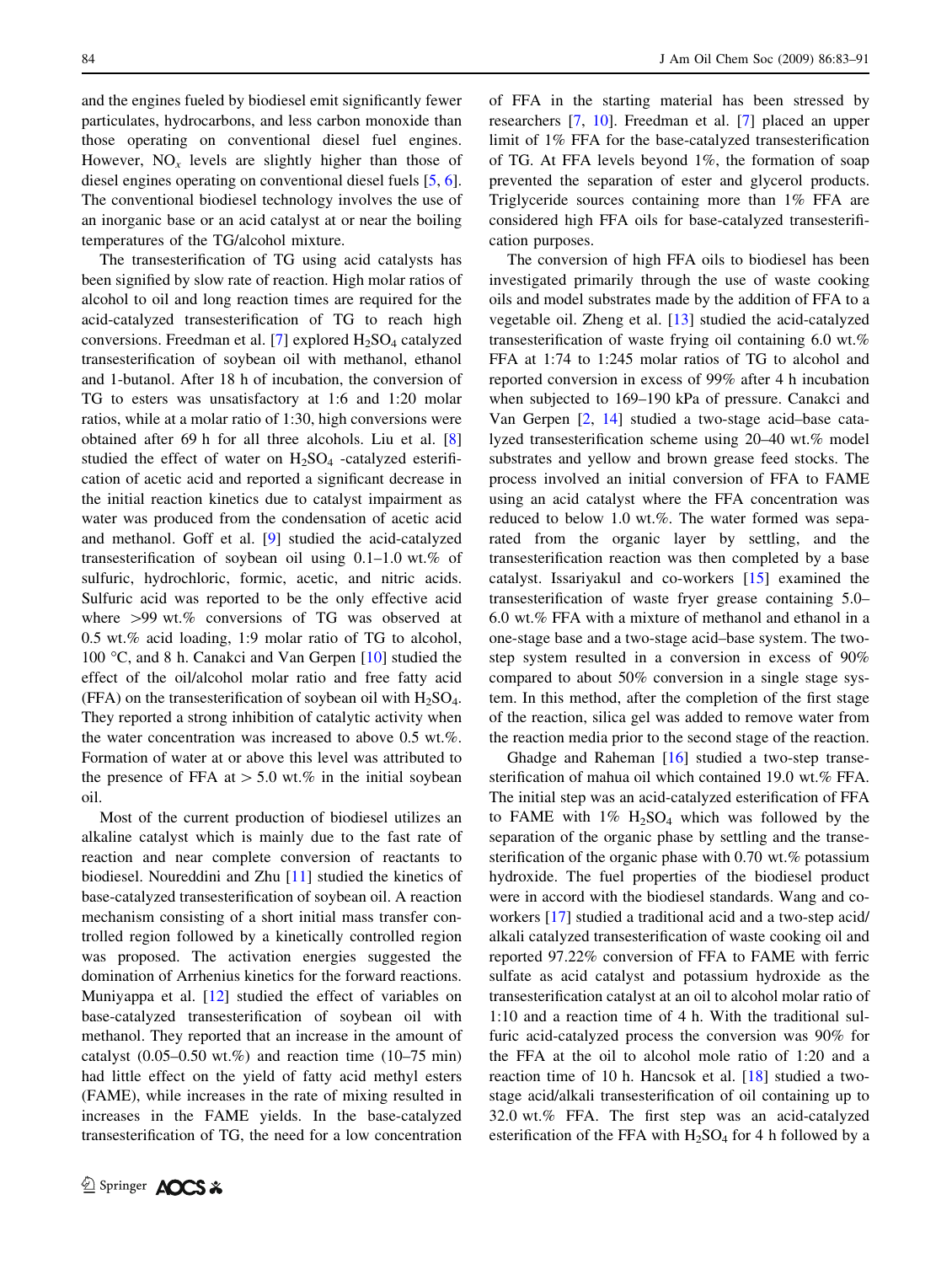second-stage transesterification with sodium methylate for 2 h. They reported a FAME yield of more than 96.5% for the samples with less than 20.0 wt.% FFA content and a 60% yield for the sample with 32.0 wt.% FFA content. In both stages of the reaction, tetrahydrofuran and dioxane were used as co-solvents.

The objective of this study was to develop a process for the conversion of distillers' grains oil to biodiesel. A onestage base, a one-stage acid, and a two-stage acid–basecatalyzed systems were examined. A two-stage acid–base scheme was then developed which utilized an intermediate removal of water and acid from the reaction media by a strong anionic  $(OH^-$  or  $Cl^-$  form) exchange resin prior to the base-catalyzed transesterification step. The procedure for the extraction of oil from distillers' grains was also optimized. Samples used in the optimization experiments were model compounds made from pure corn oil and a technical grade linoleic acid (60%) with the balance consisting of oleic, linolenic, palmitic, and stearic acids. Actual corn oil extracted from condensed distillers' solubles (CDS) was used to validate the results for the model substrates. Please note that the corn oil extracted from CDS is expected to have a composition similar to that of the oil in the whole stillage (WS) and dried distillers' grains with solubles (DDGS). This is due to the dry grind processing scheme where after the separation of ethanol from the beer stream, the formed WS stream is filtered to form the wet distillers' grains (WDG) cake and the CDS streams which are combined and dried to form DDGS. The samples used in this study were taken from Abengoa Bioenergy, a dry grind corn ethanol facility in York, NE, as shown in the process flow diagram of Fig. 1.

### Experimental Procedures

## Materials

Samples of the dried distillers' grains (DDG), WS and CDS were collected at the Abengoa Bioenergy (Dry-milling ethanol facility, York, NE) on three independent dates. CDS and WS samples were collected in 20-L containers and then separated into 1-L containers. At the time of sampling, the DDG samples did not contain the CDS. The collected biomass samples were stored at  $4^{\circ}$ C prior to use. The DDG and CDS samples were used in the original form with no further processing. For the WS samples, the particle size of this solid mater was reduced by mixing in a blender (Warning Laboratory, Torrington, CT) for 2 min prior to use. WS so prepared was then used without further drying.

Hexane was purchased from EM science (Gibbstown, NJ). All the calibration standards, bis-(trimethylsilyl)



Fig. 1 Dry grind process flow diagram and collected sample streams. CDS condensed distillers solubles, DDG dried distillers' grains, DDDG dried distillers' grains with solubles, WS whole stillage, WDG wet distillers' grains with solubles, WDGS wet distillers' grains with solubles

trifluoroacetamide (BSTFA), pyridine, linoleic acid (60% technical grade),  $H_2SO_4$  (95–98%), potassium hydroxide pellets (88%), barium hydroxide (95%), toluene (anhydrous), potassium hydrogen phthalate and methanol (ACS reagent) were purchased from Sigma Aldrich Chemical Co. (St. Louis, MO). NaOH pellets (98.8%) were purchased from VWR (Chicago, IL). Anion exchange resins Dowex SBR LCNG hydroxide form and Dowex 21 K XLT resins were purchased from Sigma Aldrich Chemical Co. (St. Louis, MO). Corn oil was edible grade oil purchased from a supermarket.

#### Oil Extraction

The extraction procedure consisted of an initial mixing of 20 g of the samples with a prespecified amount of hexane in an Erlenmeyer flask at 600–800 rpm with a magnetic stirrer. After a prespecified period of mixing, a bench-top centrifuge (Multi Ventilated 8464, Thermo Electron Corporation, Milford, MA) was used to separate the organic phase which consisted mainly of hexane and the extracted oil, from the rest of the substrate. Centrifugation was at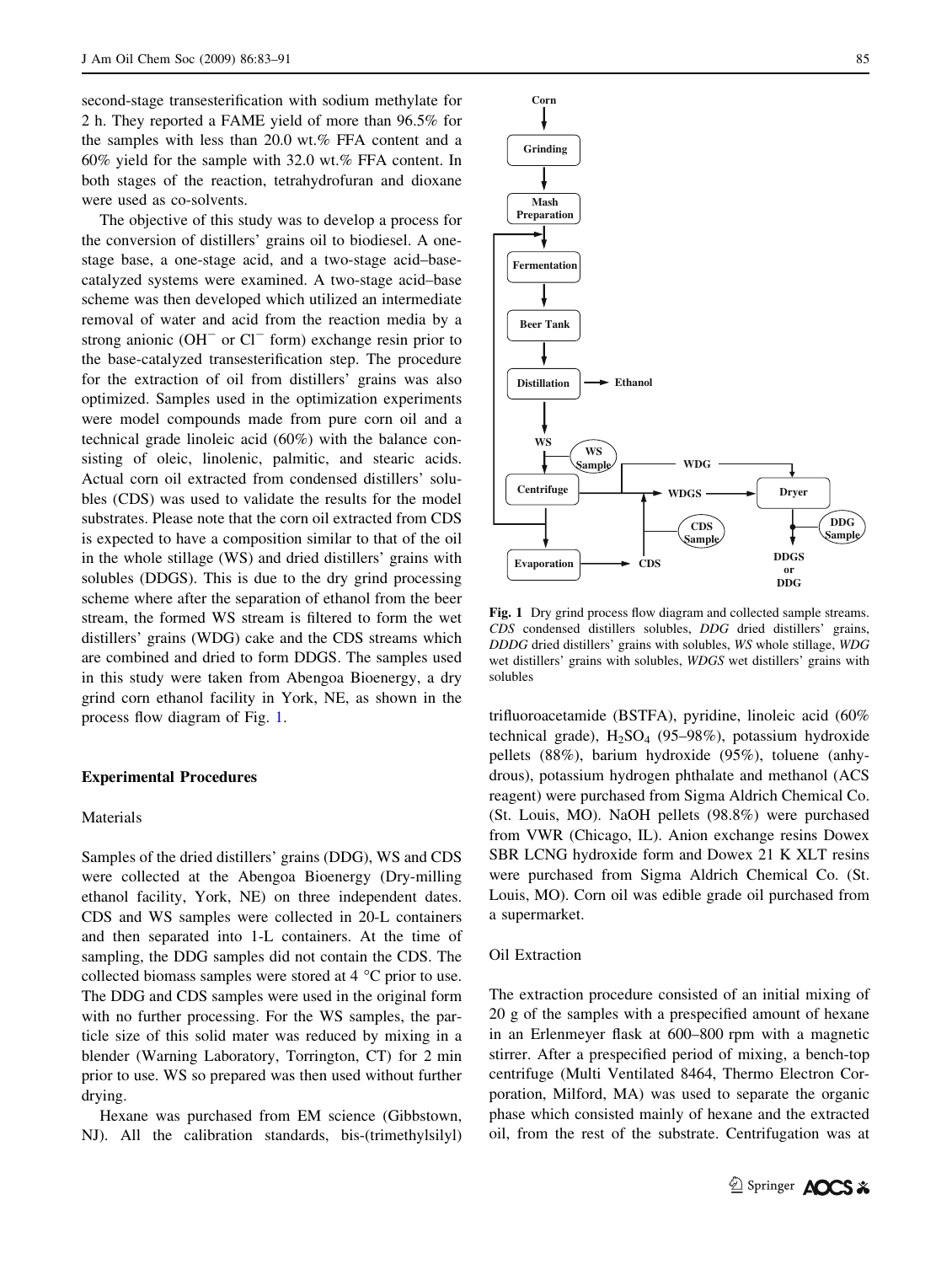11,000 g for 10 min. Hexane was separated from the extracted oil by a vacuum rotovap (Brinkmann Instruments Inc., NY). The extracted oil was analyzed with a gas chromatograph. Acid values of the extracted oil and the model substrates were determined using Methods of the American Society for Testing and Materials (ASTM) official method D-974 [\[19](#page-8-0)].

## Transesterification Reactions

The transesterification reactions with acid or base catalyst were carried out in a three necked 500 mL round bottomed flask. The stoichiometric molar ratio of TG to the oil in the transesterification reaction is 1:3. A 1:8 molar ratio of oil to methanol, which is a typical ratio for the transesterification of vegetable oils, was used in all experiments. The reaction flask was initially charged with 40.0 g of oil and prespecified amounts of FFA (1.0–6.0 wt.% at 1.0% intervals, based on the amount of oil), 11.62 g of methanol and a prespecified amount of catalyst (0.25–1.25 wt.% at 0.25% intervals, based on the amount of oil). The catalyst was either NaOH or  $H_2SO_4$ . The reaction mixture was heated and stirred over a heater/stirrer device (Glass-Col, Terre Haute, IN), while under a total reflux condenser and at atmospheric pressure. Under atmospheric total reflux conditions, the temperature of the reaction was  $68-69$  °C. For the single catalyst schemes, the transesterification reaction was carried out for 90 min and 4 h for the base and the acid-catalyzed reactions, respectively. At the conclusion of the procedure, the reaction mixture was allowed to separate by gravity into an upper layer of FAME and a lower layer of glycerol which contained most of the unreacted methanol.

# Acid–Base Catalyzed Transesterification with Base Neutralization

The acid-catalyzed transesterification was carried out first. The same amount of oil and methanol as for a single catalyst system was used. Variations in the FFA concentration in the 1.0–6.0 wt.% range with 0.5 wt.%  $H_2SO_4$  were carried out for 30 min. The reaction mixture was allowed to settle down in a separatory funnel and the bottom aqueous layer was discarded. The base-catalyzed transesterification was carried out on the top organic layer for 1 h with a nominal 0.25 and 1.0 wt.% NaOH concentration. The nominal amount of the NaOH was the total amount of NaOH added to the system minus the amount needed to neutralize the residual  $H_2SO_4$  in the reaction mixture. The acid–base procedure was also performed on the oil extracted from CDS. The reaction mixture was then allowed to separate by gravity settling as with a single step catalyzed procedure.

Acid–Base Catalyzed Transesterification with Ion Exchange Neutralization

The procedure followed the steps presented in the previous section for the acid–base-catalyzed transesterification except for the  $H_2SO_4$  neutralization step. A strong anion exchange resin was used to remove the residual  $H_2SO_4$ prior to the base catalyzed transesterification. Consequently, the entire acid catalyzed reaction mixture was passed through an ion exchange column. The column was 1/2'' in diameter and 12'' long and had a glass frit installed in the lower section to support the ion exchange material (10 g). The resins were hydrated with deionized water prior to use. After passing through the column, the reaction mixture was allowed to separate by gravity settling in a separatory funnel resulting in two layers of which the bottom aqueous layer was discarded. The upper organic layer was transesterified with 0.50 wt.% NaOH for 1 h. The reaction mixture was then allowed to separate by gravity settling as with a single step catalyzed procedure.

Regeneration and reuse of the spent resins were examined. The resins were regenerated when the break point was reached. The break point was at a point where more than 5% of the hydrogen ions  $(H_2SO_4 \text{ catalyst})$  remained in the substrate after the substrate was passed through the resin column. The spent resins were washed with hexane and deionized water prior to the regeneration. A 1-M NaOH solution was used for the regeneration of Dowex SBR  $LCNGOH^-$  resin and a 1-M NaCl solution was used for the regeneration of Dowex 21 K  $XLT$   $Cl^-$  resin. The regeneration solution was passed directly through the ion exchange column. The resins were washed with deionized water prior to use.

#### Sampling and Analysis

Samples were drawn at pre-specified time intervals. In the acid-catalyzed reactions, samples were taken at 15, 30, 60, 120, 180 and 240 min. In the base-catalyzed reaction, samples were taken at 15, 30, 60 and 90 min. Samples were 0.8–1.2 mL in volume and were collected in 10-mL test tubes filled with 2 mL of distilled water. The test tubes were kept in an ice bath at  $4^{\circ}$ C prior to use. Samples were quenched in the test tubes by placing them in the ice bath immediately after removal from the reactor. The test tubes were then shaken to stop the reaction. Upon mixing with water, glycerol and catalyst were transferred to the water phase, while, the FAME and the unreacted glycerides formed the organic layer. The layers were then centrifuged at 1,500 g for about 15 min to ensure a thorough separation. All experiments were repeated twice. The presented result reflect the mean values and the standard deviations.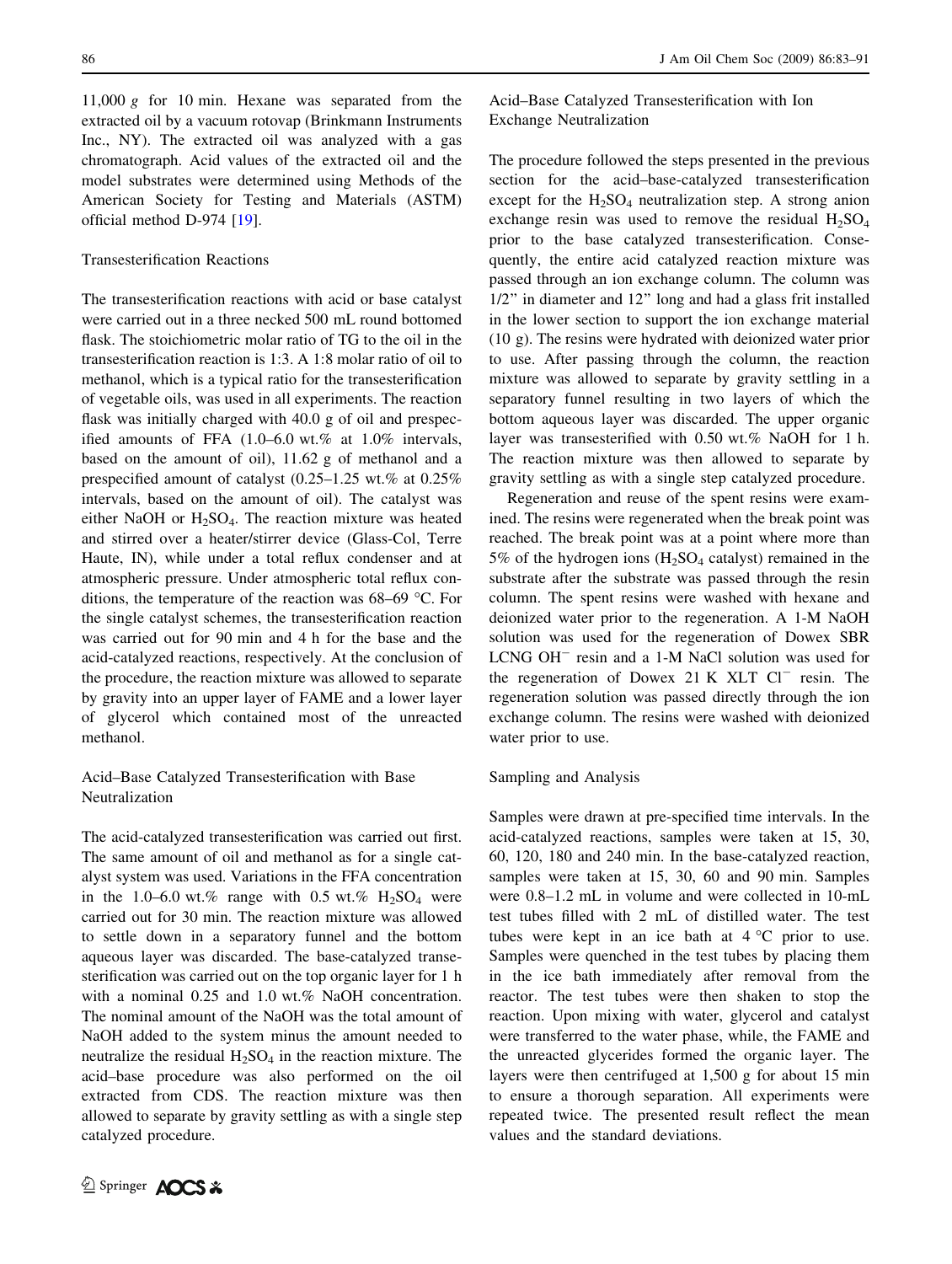Samples were derivatized with BSTFA prior to gas chromatography (GC) analysis. During the derivatization, the silylating agent reacts with the carboxyl groups of FFA and results in trimethylsilylated fatty acids which are readily separated and quantified. The derivatized samples were analyzed by GC to determine the concentration of FAME, FFA, monoglycerides (MG), diglycerides (DG), and TG. A Hewlett-Packard (Wilmington, DE) 6890 Series GC system was used for the chromatography work and a HP Chemstation software was used for the data analysis. The GC was equipped with a HP-5 column. Sample volumes were 2  $\mu$ L; the carrier gas was helium; and the GC was operated in constant flow mode with an initial flow rate of 12 ml/min and nominal pressure of 34 psi. A split injector was used with a split ratio of 15:1 at a temperature of 325 °C. The flame ionization detector (FID) was operated at  $350$  °C and used a helium makeup flow to maintain a constant detector flow of 25 mL/min. The oven was initially held at 80  $\degree$ C and was then elevated to 180  $\degree$ C at 15 °C/min, to 250 °C at 5 °C/min, and finally to 325 °C at 8 °C/min. The oven was held at this temperature for 22.95 min before returning to 80  $^{\circ}$ C. Total run time for this method was 60 min. Calibrations were carried out using mixtures of FAME, FFA, glycerol, mono-, di-, and triglycerides. The standards were derivatized in the same fashion as the reaction samples.

### Results and Discussions

#### Oil Extraction and Compositional Analysis

Extraction of oil with an organic solvent is perhaps the most efficient method for the recovery of oil from an aqueous oil-bearing material. This method is particularly useful for a material low in oil content such as WS which contains about  $1-2\%$  oil  $(9-11\%$  on db). Hexane-type naphtha is the most widely used solvent and the one generally preferred by the oil refining industry [\[20](#page-8-0)]. Experiments were performed to optimize the conditions for the extraction of oil from the WS and CDS samples with hexane. The effects of solvent (0.033–0.33 g-solvent/ g-substrate db), and time (10–120 min) were explored. The effect of variations in the mass of solvent on the amount of the extracted oil at a fixed extraction period of 30 min is presented in Fig. 2. Examination of this figure reveals an increasing trend in the amount of the extracted oil as the mass ratio of the solvent to substrate was increased from 0.03 to 0.20. Further increases in this ratio from 0.20 to 0.30 did not result in a significant increase in the amount of extracted oil. The percentage of the extracted oil at the solvent/substrate mass ratio of 0.20 was  $9.8 \pm 0.6$  and  $12.0 \pm 0.8$  wt.% on db for CDS and WS, respectively.



Fig. 2 Effect of solvent/substrate ratio on the extraction of oil from CDS subjected to 30 min mixing; (filled diamonds) CDS, (filled squares) WS

The time courses of the extraction of oil from WS and CDS with hexane was studied. A factor of interest in the extraction of oil-seeds by hexane is the thickness of the flakes. This was not a factor in this study as corn is milled before processing and the distillers' grain samples used for the extraction were ground further and consisted mostly of fine particles. Experiments were performed with a solvent/ substrate mass ratio of 0.20 which was presented earlier as the optimum ratio. Examination of the results showed an increase in the amount of the extracted oil as extraction time was increased. This relationship ultimately leveled off in time. For the WS samples, 9.8 wt.% oil (db) was extracted after 30 min which increased to 10.5 wt.% after 240 min. For the CDS samples, the amount of the extracted oil was 12.7 wt.% (db) after 50 min which increased to 13.3 wt.% after 240 min. The extracted oil from WS, CDS and DDG were analyzed with a GC. The compositional analysis of the extracted oil is presented in Table 1. As expected, the concentration and composition of oil in the WS, CDS and DDG samples were similar and within the standard deviations of the data for these samples.

Table 1 Composition of oil samples

|            | Substrate Composition (wt.%) |                                                 |          |          |                                            |  |  |
|------------|------------------------------|-------------------------------------------------|----------|----------|--------------------------------------------|--|--|
|            | <b>FFA</b>                   |                                                 | MG       | DG       | TG                                         |  |  |
|            |                              | Saturated <sup>a</sup> Unsaturated <sup>b</sup> |          |          |                                            |  |  |
| <b>DDG</b> |                              | $1.8 \pm 0.2$ 5.6 $\pm$ 0.4                     |          |          | $0.7 \pm 0.2$ $0.6 \pm 0.2$ 91.1 $\pm 0.3$ |  |  |
| WS         |                              | $1.7 \pm 0.1$ 5.9 $\pm$ 0.3                     |          |          | $0.6 \pm 0.1$ $0.6 \pm 0.3$ $91.3 \pm 0.2$ |  |  |
| <b>CDS</b> |                              | $1.5 \pm 0.3$ $5.9 \pm 0.4$                     |          |          | $0.5 \pm 0.2$ $0.4 \pm 0.4$ 91.1 $\pm 0.5$ |  |  |
| acid       |                              | Linoleic $2.3 \pm 0.2$ 97.8 $\pm 0.4$           | $\Omega$ | $\Omega$ | $\theta$                                   |  |  |
|            |                              | Corn oil $0.1 \pm 0.1$ $0.8 \pm 0.2$            | $\Omega$ | $\Omega$ | $98.8 \pm 0.1$                             |  |  |

WS whole stillage, DDG dried distillers' grain, CDS condensed distillers solubles, MG monoglyceride, DG diglyceride, TG triglyceride

<sup>a</sup> Includes palmitic and stearic acids

<sup>b</sup> Includes linoleic, linolenic and oleic acids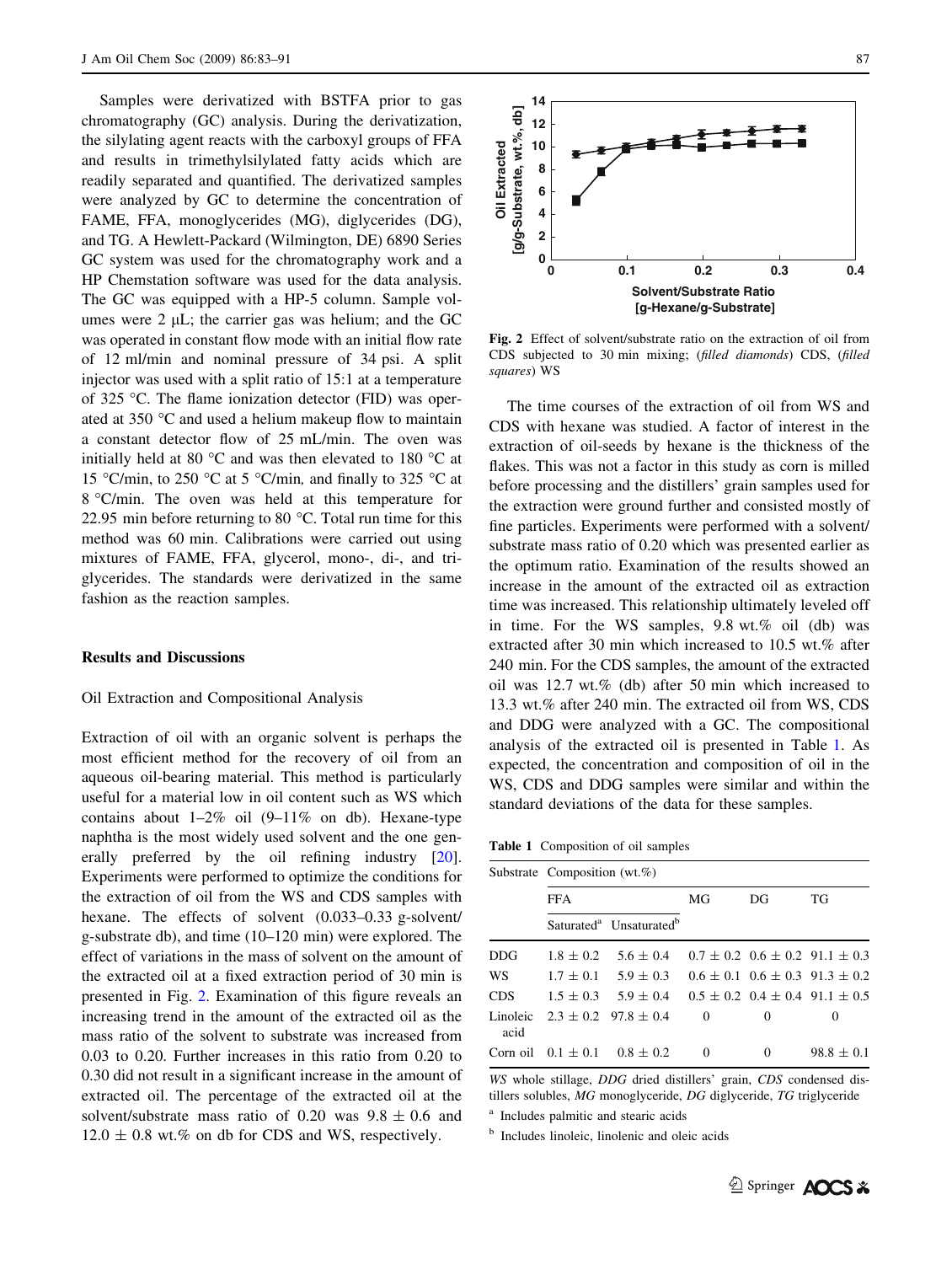#### <span id="page-5-0"></span>Acid-Catalyzed Transesterification

The transesterification of TG using acid catalysts is known for its slow reaction rate [\[7](#page-8-0)]. However, for high FFA oils the esterification of FFA with an acid catalyst to FAME has proven to be an effective way to reduce the FFA content of such oils and makes them a suitable substrate for basecatalyzed transesterification [[2\]](#page-7-0). Experiments were performed to study the time courses of the transesterification of corn oil containing 1.0–6.0 wt.% FFA (at 1% intervals) and at 0.50–1.25 wt.% (at 0.25% intervals)  $H_2SO_4$  concentration. The formation of FAME was monitored. Meanwhile, the depletion of FFA was monitored by measuring the acid value of the substrate as this is critical in the base-catalyzed transesterification of TG. Examination of the results for the acid values of the substrates before and after 30 min of acid-catalyzed reaction showed that the FFA acid concentration was reduced to less than 0.25 wt.% (0.5 mg KOH/g) in all cases (Table 2). However, the overall transesterification yields after 4 h of reaction confirmed a slow reaction rate and a poor FAME yield for the acid-catalyzed reactions. In general, increases in the concentration of FFA had a negative effect and resulted in a lower rate and yields for the reaction, while increase in the catalyst concentration had the opposite effect. For example, at 1.0 wt.%  $H_2SO_4$  concentration, an increase in the amount of FFA from 1.0 to 6.0 wt.% reduced the 4 h FAME yield from 40 to 22 wt.%. Similarly, increases in the FFA content from 1.0 to 6.0 wt.% at 0.50, 0.75 and 1.25 wt.%  $H_2SO_4$  concentrations decreased the FAME yields from 16 to 13%, 27 to 17% and 53 to 26% wt.%, respectively. The decrease in ester yields as a result of increases in FFA concentration was in accordance with other studies [\[10](#page-8-0)]. The reduction in ester yields is attributed to the formation of water as a result of esterification, which strongly inhibits the catalytic activity of  $H_2SO_4$  [[8\]](#page-8-0).

#### Base-Catalyzed Transesterification

Unlike acid catalysts, the base-catalyzed transesterification of TG is exemplified by fast rate of the reaction [[21\]](#page-8-0). The presence of FFA, however, has shown to have detrimental effect on the rate and downstream separation of the reaction products [[7\]](#page-8-0). Experiments were performed to study the time courses of the transesterification of corn oil with 1.0–6.0 wt.% FFA (at 1% intervals) content and at 0.50–1.25 wt.% (at 0.25% intervals) NaOH concentrations. A representative set of results at 0.75 wt.% catalyst concentration is summarized in Fig. [3.](#page-6-0) The trend lines for the time course of the transesterification reaction in this figure show a well defined correlation between the concentration of FFA in the substrate and the FAME yields. Increases in the substrate's FFA concentration from 1.0 to 6.0 wt.% resulted in the reduction of the FAME yields from 97 to 8 wt.%. This is mainly attributed to the consumption of NaOH by the FFA, formation of soap and consequently, its lack of availability to catalyze the reaction. This behavior correlates well with the stoichiometric ratios between the moles of the available NaOH and the FFA. For example, at 3.0 and 4.0 wt.% FFA concentrations, the utilization of the NaOH by the FFA is expected to be about 70 and 90%, respectively, and practically all the catalyst is expected to be utilized by the FFA at  $5 wt. % + FFA$  concentrations. Similar trends were observed at catalyst concentrations of 0.5, 1.0, and 1.25 wt.%. This behavior was consistent with the literature findings [[7\]](#page-8-0). The treatment of high FFA oils with NaOH and the formation of soap are also problematic in the downstream processing of the products, as the formed soap tends to prohibit the separation of FAME and glycerol phases and also decreases the catalytic activity [\[7](#page-8-0), [22](#page-8-0)]. Experimental results confirmed this occurrence as the concentration of FFA was increased beyond 1.0 wt.%.

| <b>Table 2</b> Acid values for the<br>samples after the completion of<br>the acid-catalyzed esterification<br>with $0.5\%$ sulfuric acid and | Wt.% FFA or<br>sample name | Before<br>esterification<br>$(mg \text{ of KOH/g})$ | After acid-catalyzed<br>esterification<br>$(mg \text{ of KOH/g})$ | After acid-catalyzed esterification<br>and ion exchange neutralization<br>$(mg \text{ of KOH/g})$ |
|----------------------------------------------------------------------------------------------------------------------------------------------|----------------------------|-----------------------------------------------------|-------------------------------------------------------------------|---------------------------------------------------------------------------------------------------|
| after passing through DOWEX                                                                                                                  |                            | $2.3 \pm 0.4$                                       | 0.2                                                               | $\Omega$                                                                                          |
| $LCNG$ OH $^-$ resin                                                                                                                         |                            | $3.8 \pm 0.3$                                       | 0.2                                                               | 0                                                                                                 |
|                                                                                                                                              | 3                          | $6.1 \pm 0.5$                                       | 0.3                                                               | $\Omega$                                                                                          |
|                                                                                                                                              | 4                          | $8.4 \pm 0.1$                                       | 0.4                                                               | Traces                                                                                            |
|                                                                                                                                              | 5                          | $9.9 \pm 0.3$                                       | 0.5                                                               | Traces                                                                                            |
|                                                                                                                                              | 6                          | $12.2 \pm 0.2$                                      | 0.5                                                               | Traces                                                                                            |
|                                                                                                                                              |                            | $15.2 \pm 0.4$                                      | 0.4                                                               | Traces                                                                                            |
|                                                                                                                                              | 8                          | $19.0 \pm 0.5$                                      | 0.5                                                               | Traces                                                                                            |
|                                                                                                                                              | <b>DDG</b>                 | $17.4 \pm 0.4$                                      | 0.4                                                               | Traces                                                                                            |
| WS whole stillage, <i>DDG</i> dried                                                                                                          | WS.                        | $18.8 \pm 0.5$                                      | 0.4                                                               | Traces                                                                                            |
| distillers' grains, CDS                                                                                                                      | <b>CDS</b>                 | $19.1 \pm 0.6$                                      | 0.5                                                               | Traces                                                                                            |

WS whole stillage, distillers' grains,  $CI$ condensed distillers solubles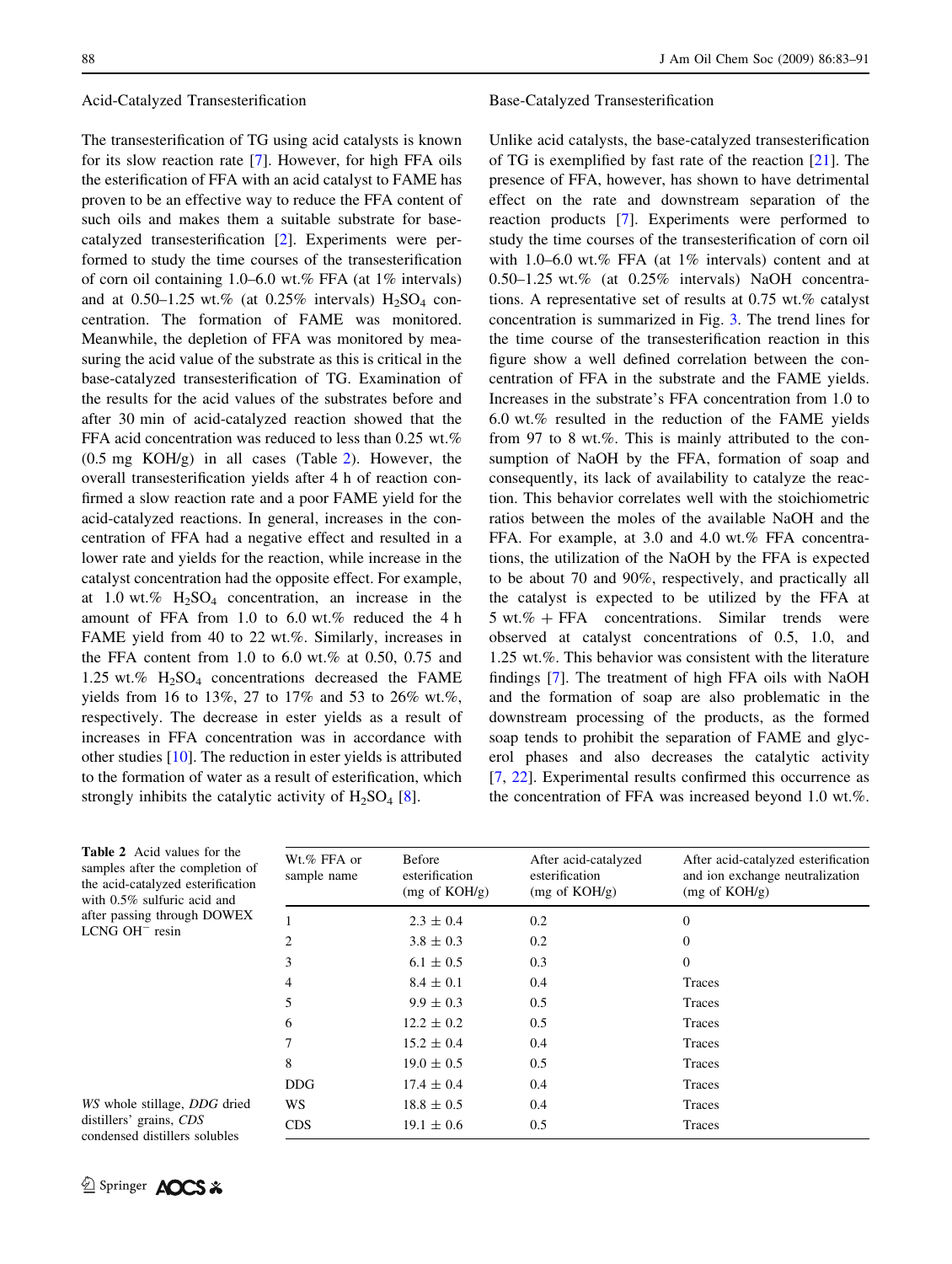<span id="page-6-0"></span>

Fig. 3 Effect of FFA and reaction time on the formation of FAME with 0.75 wt.% NaOH and 1:8 oil to alcohol molar ratio; (filled diamonds) 1% FFA, (filled squares) 2% FFA, (filled triangles) 3% FFA, (multiplication symbols) 4% FFA, (open triangles) 5% FFA, (open squares) 6% FFA

# Acid–Base Catalyzed Transesterification with Base Neutralization

Experimental results presented earlier for the acid- and base-catalyzed transesterification of a corn oil with up to 6.0 wt.% FFA suggest that a two step acid–base scheme as a realistic approach for achieving high conversion of the substrate into FAME at a relatively fast reaction rate. In this scheme, the high FFA substrate is first subjected to an acid-catalyzed reaction where the level of FFA in the substrate is reduced to less than 0.25 wt.% (0.5 mg KOH/ g) and is suitable for the base-catalyzed reaction (Table [2](#page-5-0)). The procedures described earlier in the methods section were followed. Corn oil with 1.0– 6.0 wt.% FFA and actual corn oil extracted from CDS were examined. The concentration of the  $H_2SO_4$  was 0.5 wt.% and the NaOH was at 0.25 and 1.0 wt.%. Results for the substrates' acid values summarized in Table [2](#page-5-0) show that the acid-catalyzed step was effective in the esterification of the FFA when the FFA concentration was lowered to less than 0.25 wt.% in all cases. The overall results presented in Figs. 4 and 5 suggest that an increase in the concentration of FFA in the substrate resulted in a decrease in the yield of FAME. This trend was more distinct at 0.25 wt.% NaOH compared to at 1.0 wt.% NaOH level. The formation of FAME was decreased from 90 to 25 wt.% at 0.25 wt.% NaOH compared to a decrease from 95 to 80 wt.% at 1.0 wt.% NaOH concentration (Figs. 4, 5). The lower yield of FAME at the lower NaOH concentration was expected as a fraction of NaOH is consumed by the residual FFA in the substrate (Table [2](#page-5-0)) which makes the availability of the catalyst for the transesterification reaction more limited. The reaction results for the actual oil extracted from the CDS were similar to the model oil samples at 7.0 wt.% FFA concentration (Figs. 4, 5).



Fig. 4 Effect of FFA on the formation of FAME with 0.5 wt.%  $H<sub>2</sub>SO<sub>4</sub>$  for 30 min followed by 0.25 wt.% nominal NaOH for 90 min; (filled diamonds) 1% FFA, (filled squares) 2% FFA, (filled triangles) 3% FFA, (multiplication symbols) 4% FFA, (open triangles) 5% FFA, (open squares) 6% FFA, (plus symbols) 7% FFA, (minus symbols) oil extracted from CDS



Fig. 5 Effect of FFA on the formation of FAME with 0.5 wt.%  $H<sub>2</sub>SO<sub>4</sub>$  for 30 min followed by 1.0 wt.% nominal NaOH for 90 min; (filled diamonds) 1% FFA, (filled squares) 2% FFA, (filled triangles) 3% FFA, (multiplication symbols) 4% FFA, (open triangles) 5% FFA, (open squares) 6% FFA, (plus symbols) 7% FFA, (minus symbols) oil extracted from CDS

In all cases studied, the acid–base catalyzed scheme resulted in little or no separation of FAME and the glycerol products. The inability of the product phases to separate is believed to be caused by the presence of emulsifying compound(s) and water [\[7](#page-8-0), [22](#page-8-0)]. While efforts were made by means of gravity settling to separate the formed water due to the esterification of FFA, no appreciable amount of water was separated in this manner. The formation of emulsifying compounds may be the result of: (1) the formation of soap due to the presence of the residual FFA in the substrate after the completion of the acid catalyzed reaction and the neutralization of the substrate (Table [2](#page-5-0)), and (2) the presence of MG and DG which are the intermediated during the stepwise transesterification of TG and are present particularly during the earlier stages of the reaction. The formation of soap and possibly MG and DG along with the presence of water is believed to have caused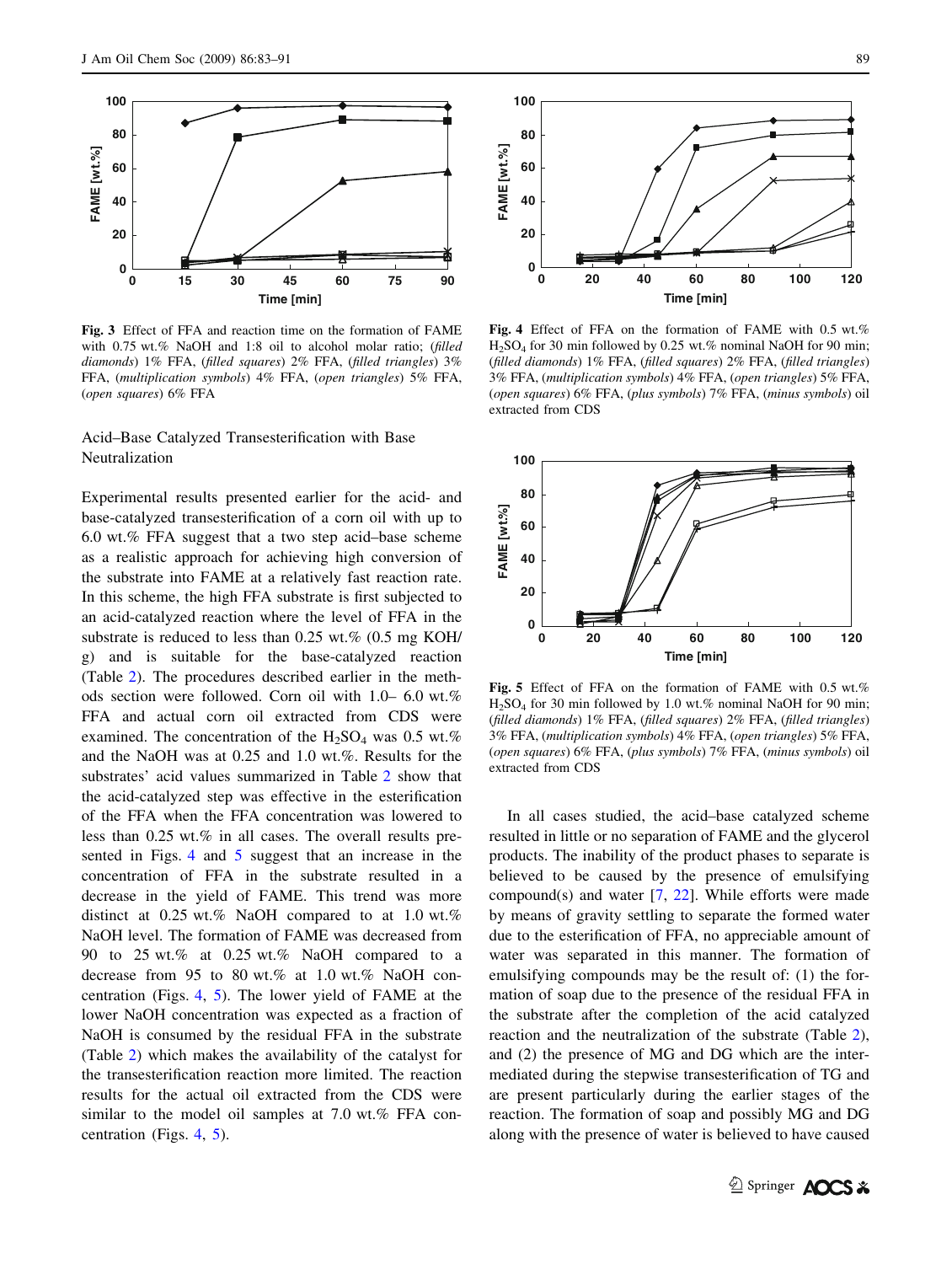<span id="page-7-0"></span>difficulties in the separation of the transesterification products.

# Acid–Base Catalyzed Transesterification with Ion Exchange Neutralization

An alternative acid–base catalyzed scheme was examined which made use of strong anion exchange resins to neutralize the substrate after the initial acid-catalyzed stage. This scheme is believed to be effective in removing the acid catalyst as well as the residual FFA and will eliminate potential formation of soap and aid in the separation of the transesterification products. Experiments were performed to study the time course of the transesterification of corn oil with 5.0, 6.0 and 7.0 wt.% FFA and actual corn oil extracted from CDS at 0.5 wt.%  $H_2SO_4$  for 30 min. This was followed by passing the reaction mixture through an ion exchange column. Two strong anion exchange resins (Dowex SBR LCNG  $OH^-$  and Dowex 21 K XLT  $Cl^-$ ) were investigated. As the results for the substrates' acid values indicate (Table [2](#page-5-0)), Dowex SBR LCNG  $OH^-$  resin effectively removed the  $H_2SO_4$  catalyst as well as the residual FFA. For the samples with less than 3.0 wt.% FFA, the acid values were zero after they were passed through the resins. All other samples showed only traces of FFA  $(<0.03$  mg KOH/g). Similar results were obtained with Dowex 21 K XLT Cl<sup>-</sup> resin. The base-catalyzed transesterification was then carried with a practically FFA-free substrate at 0.50 wt.% NaOH for 1 h. The transesterification results for the 7.0 wt.% FFA corn oil and the corn oil extracted from CDS, which were neutralized with Dowex SBR LCNC  $OH^-$ , are presented in Fig. 6. As is shown in this figure, yields of FAME in excess of 98 wt.% were achieved with both substrates. Similar results were obtained at lower FFA concentrations with Dowex SBR LCNC OH<sup>-</sup>, and also with the Dowex 21 K  $XLT$  Cl<sup>-</sup> resins.



Fig. 6 Formation of FAME with  $0.5$  wt.%  $H<sub>2</sub>SO<sub>4</sub>$  for 30 min, removal of acid with Dowex SBR LCNG OH<sup>-</sup> resin followed by 0.50 wt.% NaOH for 60 min; (filled diamonds) 7% FFA, (filled squares) oil extracted from CDS



Fig. 7 Breakthrough curve for Dowex SBR LCNC OH<sup>-</sup> anion exchange resin; (filled diamonds) Dowex SBR LCNG resin, (filled squares) Dowex SBR LCNG resin regenerated with NaOH

Experiments were performed to measure the ionic capacity of the resins used for the neutralization of the acid-catalyzed reactions and the potential for the regeneration of the spent resin. The capacity of the resin was measured by constructing a breakthrough curve for the column of resin which was described earlier in the procedures. The column was subjected to consecutive batches of acid-catalyzed substrates (40 g each). The resulting breakthrough curve for Dowex SBR LCNC  $OH^-$  is presented in Fig. 7. As this figure shows, resins' exchange capacity remained constant for 14 batches, where, slightly over 0.20 g equivalent of  $H_2SO_4$  was removed from each batch (5.0 g  $H_2SO_4/L$ ). Based on the fact that 0.20 g of  $H<sub>2</sub>SO<sub>4</sub>$  was used in each batch (0.50 wt.%), the excess amount over this figure is attributed to the removal of the residual FFA by the resin. This amount correlated well with the expected remnants of FFA as measured by the acid value numbers after the acid-catalyzed reactions. Further uses beyond 14 batches resulted in incomplete removal of the hydrogen ions and about 10% loss of activity was recorded after 20 batches. At this point, the resins were considered spent and were regenerated with their respective cationic solutions as described earlier in the procedures section. As Fig. 7 shows, the regenerated resin performance matched the performance of the fresh resin.

Acknowledgments The authors express their gratitude to the Nebraska Center for Energy Science Research for their support of this work.

## References

- 1. National Biodiesel Board, <http://www.biodiesel.org/>
- 2. Canakci M, Van Gerpen J (2001) Biodiesel production from oils and fats with high free fatty acid. Trans ASAE 44:1429–1436
- 3. Renewable Fuels Association, [http://www.ethanolrfa.org/industry/](http://www.ethanolrfa.org/industry/resources/coproducts/) [resources/coproducts/](http://www.ethanolrfa.org/industry/resources/coproducts/)
- 4. Mittelback M, Tritthar P (1988) Diesel fuel derived form vegetable oils. III. Emission tests using methyl esters for used frying oil. J Am Oil Chem Soc 65:1185–1187